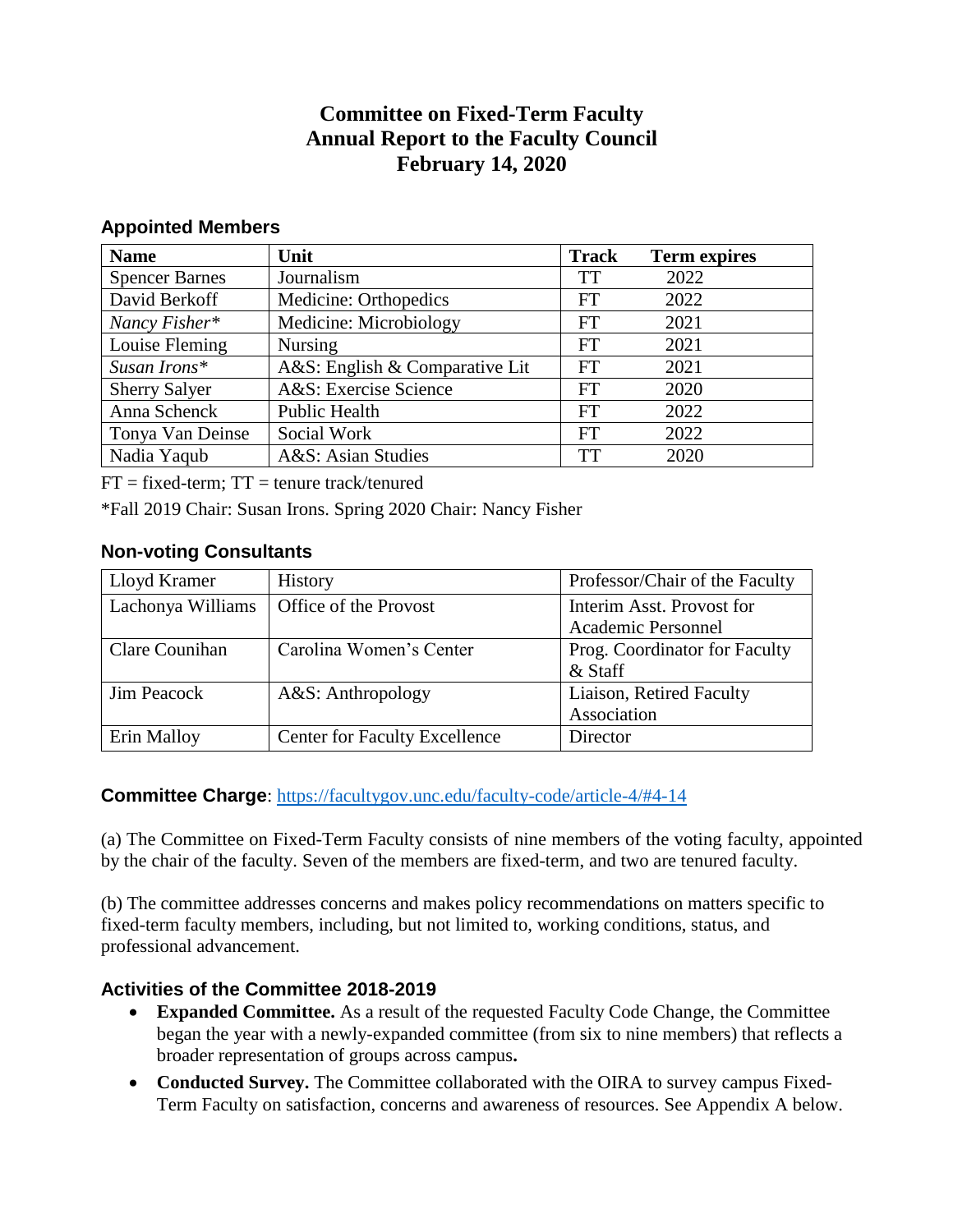- **Advocated for contract length and non-renewal policies**. Continued to address issues of contract length and non-renewal policies. Members of the Committee met with both Provost Blouin and Executive Vice Provost Strauss to discuss the high importance of extended contracts (contracts more than one year) and clear, timely non-renewal policies. Both the Provost and Associate Provost expressed their support of the priority and said they shared it.
- **Explored ways to educate fixed-term faculty about opportunities and policies.** Began to explore ways to use the Orientation system as a channel for educating fixed-term faculty about opportunities and policies associated with their rank at the University, such as through department new faculty orientations. Committee members applauded the work the CFE is already doing to make information and opportunities available to fixed-term faculty. The Institute for the Arts and Humanities reached out to the Committee for suggestions as it develops more support for fixed-term faculty also.
- **Considered part-time, fixed-term faculty issues.** Attempted to examine the practices associated with part-time, fixed-term faculty. However, the Committee found that updated information about the numbers in each population is not available. The Committee plans to revisit the issue when the information becomes available.
- **Encouraged posting of policies.** Encouraged the Provost's Office to require schools and departments to post written policies concerning fixed-term faculty. However, the Provost's Office reported that it does not currently have the resources to monitor such a requirement.
- **Continued to promote Best Practices.** (as adopted in May 2018) [https://facultygov.unc.edu/committees/appointed-committees/fixed-term-faculty](https://facultygov.unc.edu/committees/appointed-committees/fixed-term-faculty-committee/committees-recommended-best-practices-related-to-fixed-term-faculty/)[committee/committees-recommended-best-practices-related-to-fixed-term-faculty/](https://facultygov.unc.edu/committees/appointed-committees/fixed-term-faculty-committee/committees-recommended-best-practices-related-to-fixed-term-faculty/)
- **Served as an information resource for departments, schools, and organizations.** Continued to serve as a resource to departments and schools with questions about fixed-term faculty issues as well as a resource for any groups addressing fixed-term faculty issues.
- **Requested taskforce on teaching evaluations.** In fall 2019, the Committee recommended to the Executive Vice Provost that he appoint a taskforce to assess the use of teaching evaluations and to recommend revisions to the assessment instruments used. The committee supplied a literature review supporting our concerns and need for it. The Committee on the Status of Women seconded our request. The Provost has not yet formed such a committee; the request is still under consideration.
- **Responded to the Provost's Promotion and Tenure Taskforce report**. The Committee advocated for extending the non-renewal policy to reflect six- months of notice before terminating the contract of a Fixed-Term Faculty member.

### *Adopted goals for 2019-2020*

- Continue to address issues of contract length and non-renewal policies
- Continue to promote and refine the use of the Best Practices across campus
- Support the taskforce on teaching evaluations. Consult with CFE as it develops an external peer teaching evaluation system for CAS
- Conduct a survey of fixed-term faculty (The Committee last conducted a survey in 2014.)
- Invite Executive Vice Provost Ron Strauss to share the most recent COACHE results re: fixed-term faculty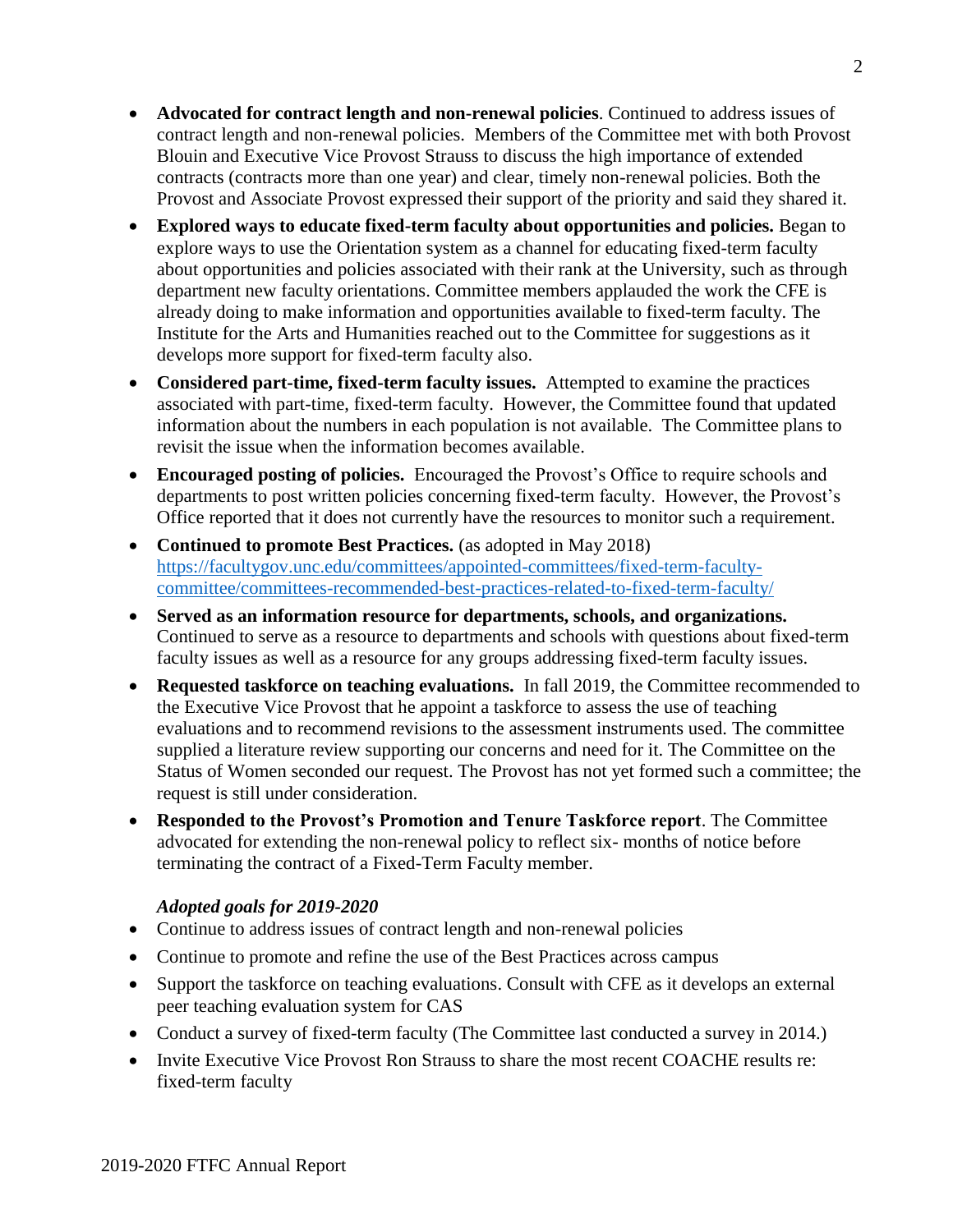# **Appendix A**

# **Report on the 2019 Fixed-Term Faculty Survey results**

- **Purpose:** To identify the most critical issues for fixed-term faculty members and to use their feedback to develop effective ways that the Committee on Fixed Term Faculty can advocate for fixed-term faculty. Also, the purpose was to compare results with the 2014 survey to access progress.
- **Survey instrument:** Created by the Committee on Fixed-Term Faculty as a followup to a similar survey administered in 2014. Administered by Institutional Research and Assessment
- **Launch:** Survey invitation emailed to all 2,138 permanent full- and part-time fixedterm faculty on September 13. Four reminders sent to non-respondents.
- **Responses:** 1,201 (**56.2%**)
- **Preliminary analysis:** Institutional Research & Assessment staff.
- When comparing survey participants to the UNC-CH fixed-term population, survey participants closely match the population in rank and highest degree awarded.
- The School of Medicine was slightly underrepresented and the College of Arts and Sciences slightly overrepresented when comparing survey participants to the entire population of fixed-term faculty.

### **Rank order of priority of issues to be addressed:**

- 1. Competitive salary and other compensation
- 2. Job security/length of contracts
- 3. Clarity of performance evaluations (recognition for teaching, service, scholarship)
- 4. Availability of faculty development or mentoring opportunities\*
- 5. Ability to apply for competitive internal grants, leaves or awards
- 6. Participation in faculty governance at the department or school level (participation in faculty meetings, input on curricular decisions or teaching assignments

Note: \*Mentoring moved up a step from 2014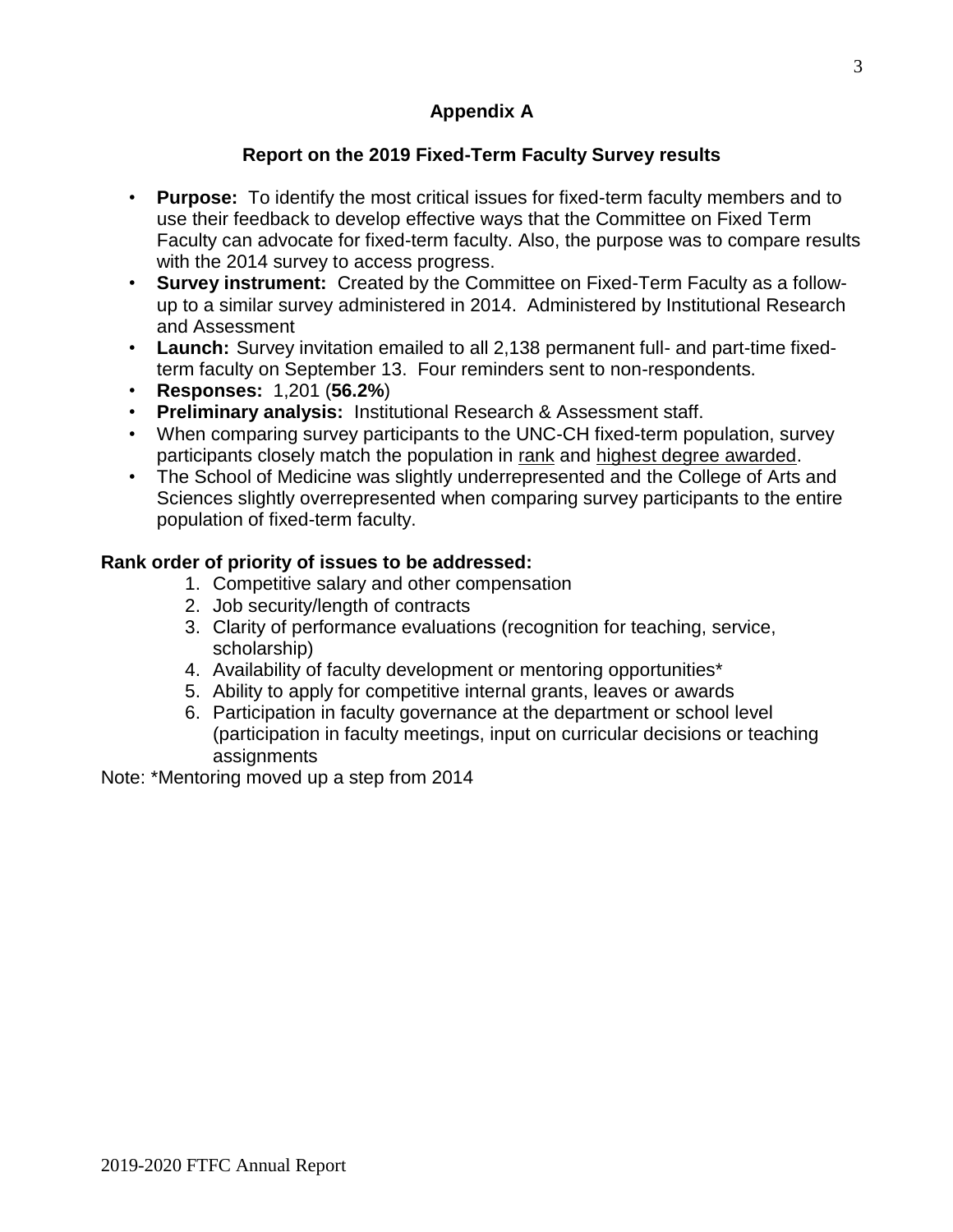

# **Level of satisfaction is roughly equivalent between 2014 and 2019, with 68% and 64% satisfied or very satisfied, respectively.**

#### By rank:

**Full Professors** were most likely to report that they were satisfied or very satisfied (77%), followed by **Instructors** (71%) and **Assistant Professors** (69%). Associate Professors (63%) and Lecturers (59%) were somewhat less satisfied.

#### By contract length:

Fixed-term faculty with contracts for **four or more years** and **two years** reported the highest levels of satisfaction (**72%**); however, those with contract lengths of one or three years were only slightly less likely to report being satisfied.

Those with **no contract** (**57%**) reported the lowest levels of satisfaction compared to all others.

### By school:

Those fixed-term faculty who work in Academic Affairs Professional Schools (**73%**) and the School of Medicine (**72%**) reported greater levels of satisfaction compared to College of Arts and Sciences **(64%)** and Other Health Affairs Schools **(60%)**



2019-2020 FTFC Annual Report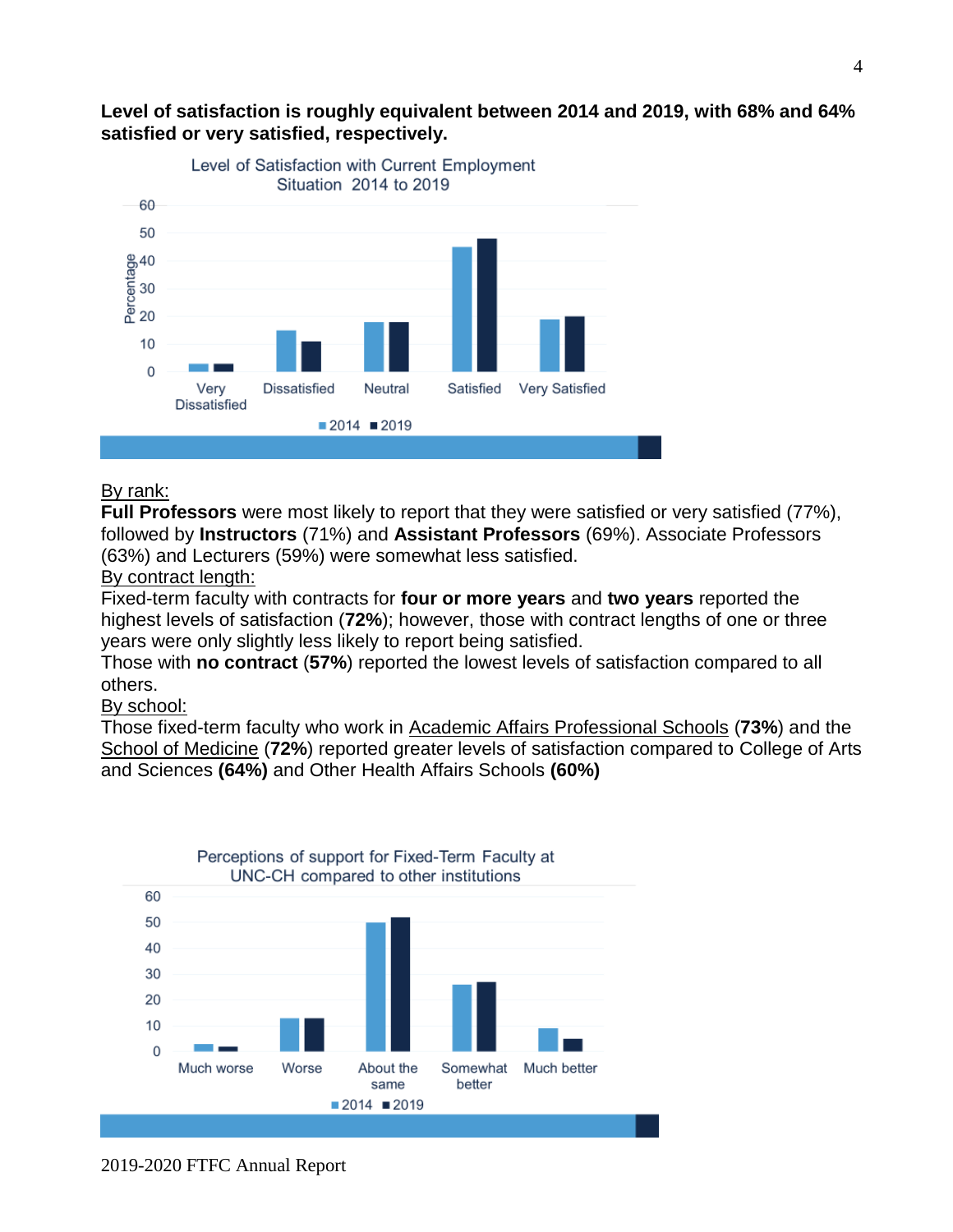# **Perceptions of Support for Fixed Term Faculty at UNC-Chapel Hill Compared to Other Institutions:**

# By Rank

**Lecturers** were most likely (43%) to report that fixed term faculty support at UNC-Chapel Hill seemed to be better or much better than at other institutions, followed by **Full Professors** (36%).

# By Contract Length:

Respondents with contracts for **four or more years** (52%) reported that fixed faculty support at UNC-Chapel Hill seemed to be better or much better than at other institutions. Those with shorter contract lengths were considerably less likely to perceive that fixed term faculty support was better or much better than elsewhere.

## By School:

Respondents from the College of Arts and Sciences (**44%**) and Academic Affairs Professional Schools (**42%**) were more likely than those from the School of Medicine **(30%)**  and Other Health Affairs schools **(23%)** to perceive that faculty support at UNC-Chapel Hill was better or much better than at other institutions.

**Contract Length.** Faculty were asked to report the length of their contract. Although the committee advocated strongly to deans and department chairs, only a modest improvement was measured.



**INSERT:** Length of contract by unit, by rank, by title (Teaching, Research, Clinical)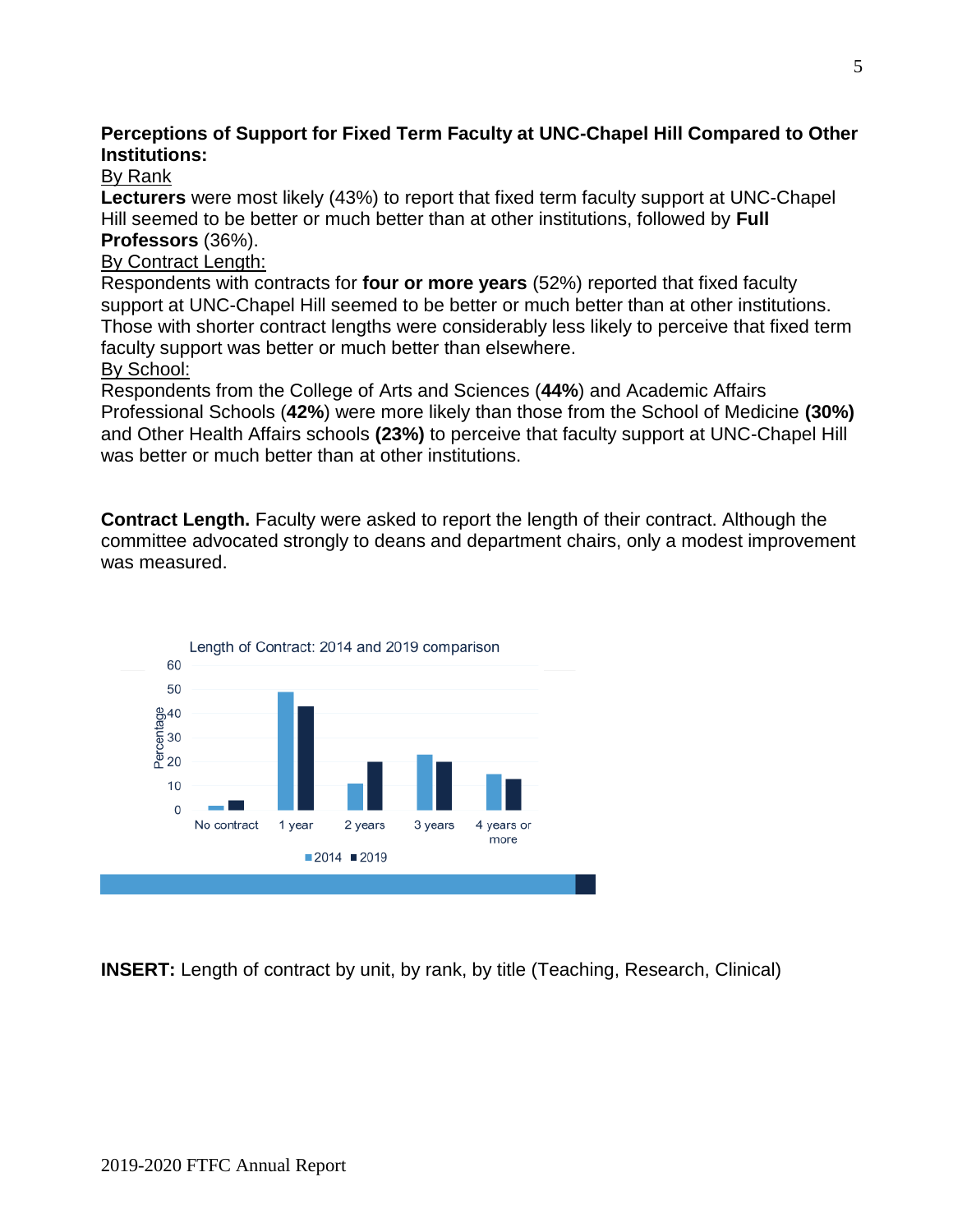The committee asked respondents about their awareness of Fixed-Term Faculty on campus and the resources available then compared the results to the 2014 survey.



#### How aware are you of the following:



#### The Center for Faculty Excellence can help fixed-term faculty find mentors.